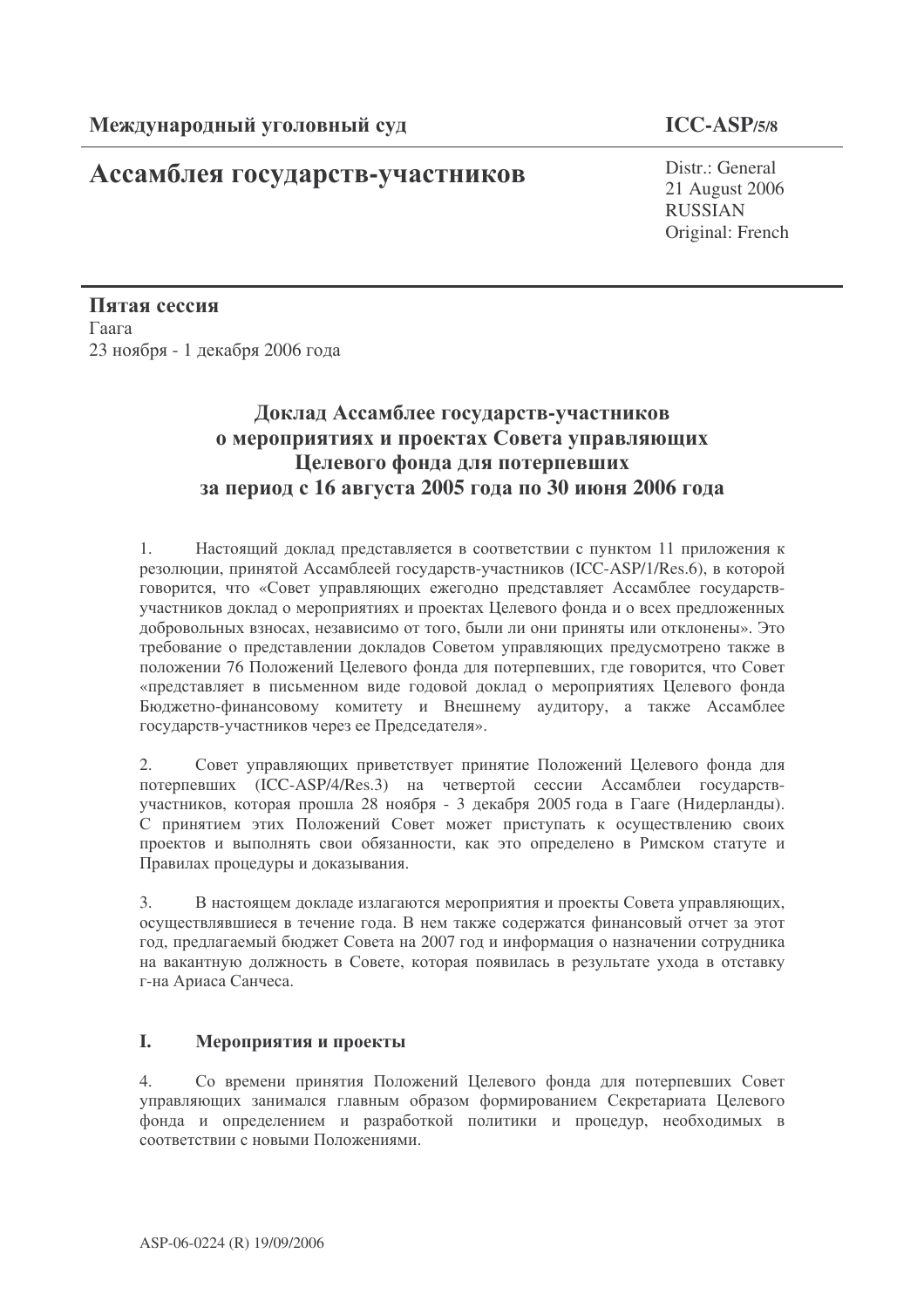## Создание Секретариата

В течение периода, охватываемого настоящим докладом, по-прежнему 5. предпринимались неустанные усилия для найма сотрудников в Секретариат Целевого фонла лля потерпевших.

6. 3 декабря 2005 года Ассамблея государств-участников утвердила на своей четвертой сессии предлагаемый бюджет Целевого фонда для потерпевших на 2006 год, включая предложение о найме Директора-исполнителя Фонда на уровне Д-1. Соответственно, Совет управляющих в марте 2006 года просил Секретаря Суда приостановить найм других сотрудников Секретариата, включая сотрудника по мобилизации средств, до тех пор, пока Директор-исполнитель Секретариата не приступит к выполнению своих функций.

7. Учитывая важнейшее значение должности Директора-исполнителя для надлежащего функционирования Секретариата, Совет управляющих принял решение приложить особые усилия для поиска наиболее квалифицированных кандидатов. 20 марта 2006 года на веб-сайте Суда было размещено объявление об открывшейся вакансии; кроме того, эта информация распространена по каналам, используемым обычно для объявления о вакансиях в Суде. Объявления были также помещены в специальных журналах и обзорах, публикуемых во всем мире, с тем чтобы обеспечить как можно более широкое распространение соответствующей информации и оповещение квалифицированных специалистов. Сроки представления кандидатур с согласия Председателя Совета управляющих также были продлены на три недели.

В 2005 году началась официальная работа по найму сотрудника по 8. мобилизации средств (С-4), и с сентября по ноябрь 2005 года проводились собеседования по телефону. На своем втором ежегодном совещании Совет управляющих получил оценку предварительно отобранных кандидатов, которая была подготовлена комитетом по собеседованиям, и всеобъемлющий доклад о процессе найма. Совет принял решение приостановить процесс найма сотрудника по мобилизации средств до назначения Директора-исполнителя.

Другие сотрудники Секретариата, чьи должности включены в бюджет, должны  $Q_{\perp}$ быть набраны и смогут приступить к исполнению своих обязанностей до конца 2006 года, как только Директор-исполнитель займет свою должность.

### Усилия Совета управляющих по мобилизации средств

В соответствии с пунктом 4 резолюции ICC-ASP/4/Res.3, пунктами 8, 9, 10 и 11 10. приложения к резолюции ICC-ASP/1/Res.6 и Положениями Целевого фонда для потерпевших члены Совета по-прежнему прилагали усилия для обеспечения добровольных взносов в Целевой фонд для потерпевших. Эти действия сводились главным образом к поддержке и стимулированию усилий, предпринимаемых рядом национальных групп НПО в целях мобилизации средств.

 $11.$ В течение периода, охватываемого настоящим ежегодным докладом, добровольные взносы почти удвоились по сравнению с суммами, полученными Фондом в предыдущие годы, что является выдающимся достижением. Кроме того, следует отметить, что с 2004 года ряд государств-участников делают взносы в Фонд на ежегодной основе. Перечень добровольных взносов приводится в приложении 2 к настоящему докладу.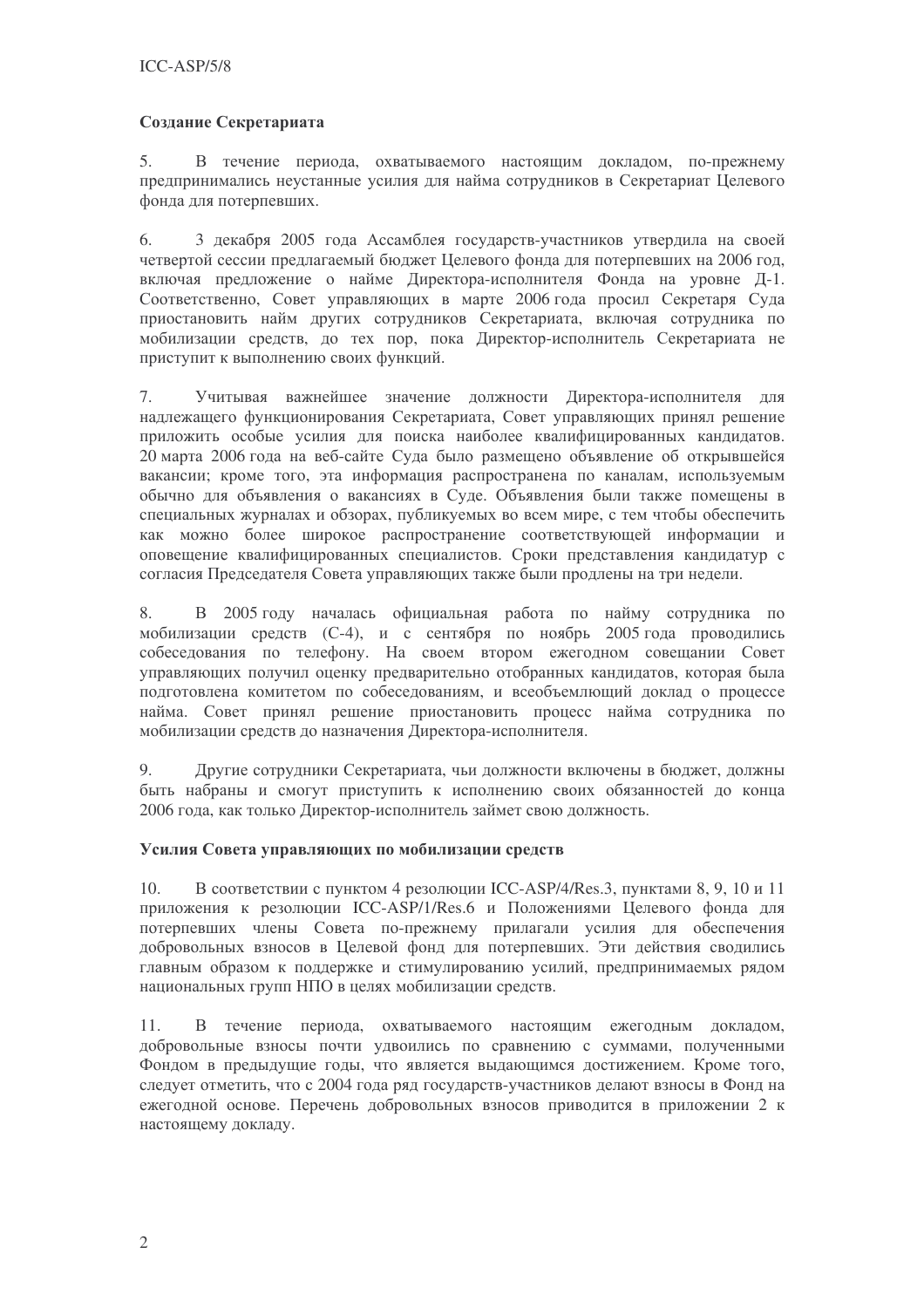#### Второе ежегодное совещание членов Совета управляющих

Второе ежегодное совещание членов Совета состоялось 22 и 23 ноября  $12.$ 2005 года в Гааге (Нидерланды).

В ходе двухдневного совещания Совет обсудил широкий ряд вопросов, 13. связанных с операциями Целевого фонда для потерпевших. Основная озабоченность была выражена Советом управляющих по поводу необходимости принятия Ассамблеей государств-участников Положений Целевого фонда и по вопросу о назначении Директора-исполнителя.

#### Помощь, предоставленная Секретариатом Суда

14. В соответствии с пунктом 5 приложения к резолюции ICC-ASP/1/Res.6, пунктом 91 бюджета на первый финансовый период Суда (ICC-ASP/1/3), пунктами 284, 290 и 292 бюджета по программам на 2004 год (ICC-ASP/2/10) и пунктом 451 бюджета по программам на 2005 год (ICC-ASP/3/25) Секретарь Суда продолжал оказывать в течение года административную поддержку в целях обеспечения надлежащего функционирования Совета управляющих Целевого фонда для потерпевших.

В течение периода, охватываемого настоящим ежегодным докладом,  $15.$ Секретариат Суда оказывал административную поддержку в целях обеспечения надлежащего функционирования Совета управляющих. Совет хотел бы выразить свою признательность Секретариату Суда.

#### II. Финансовый отчет

### Положение с добровольными взносами

В соответствии с пунктом 11 приложения к резолюции 6 (ICC-ASP/1/3), где  $16<sup>1</sup>$ предусматривается, что Ассамблее государств-участников ежегодно представляется доклад «о всех предложенных добровольных взносах, независимо от того, были ли они приняты или отклонены», в настоящем докладе приводится перечень взносов (приложение II).

Перечень включает взносы, полученные от государств, Платформы НПО  $17.$ Нилерландов в поллержку Международного уголовного суда, а также от судей, сотрудников Суда и отдельных лиц.

В период с 16 августа 2005 года по 16 июля 2006 года держались открытыми 18. два банковских счета Целевого фонда для потерпевших: один в Соединенных Штатах Америки и второй в Нидерландах. По состоянию на 30 июня 2006 года остатки средств на этих счетах составляли соответственно 18 631,59 долл. США (14 495,34 евро) и 934 744,56 евро (плюс срочный депозит в размере 500 000 евро, сроки выплаты по которому еще не полошли). Общий остаток средств составил 1 449 239.90 евро.

Члены Совета хотели бы выразить свою признательность за вносы, которые 19. были внесены в течение периода, охватываемого настоящим ежегодным докладом, и настоятельно призвать государства-участники продолжать делать взносы в Целевой фонд, поскольку их взносы имеют особенно важное значение на нынешнем этапе формирования Фонда.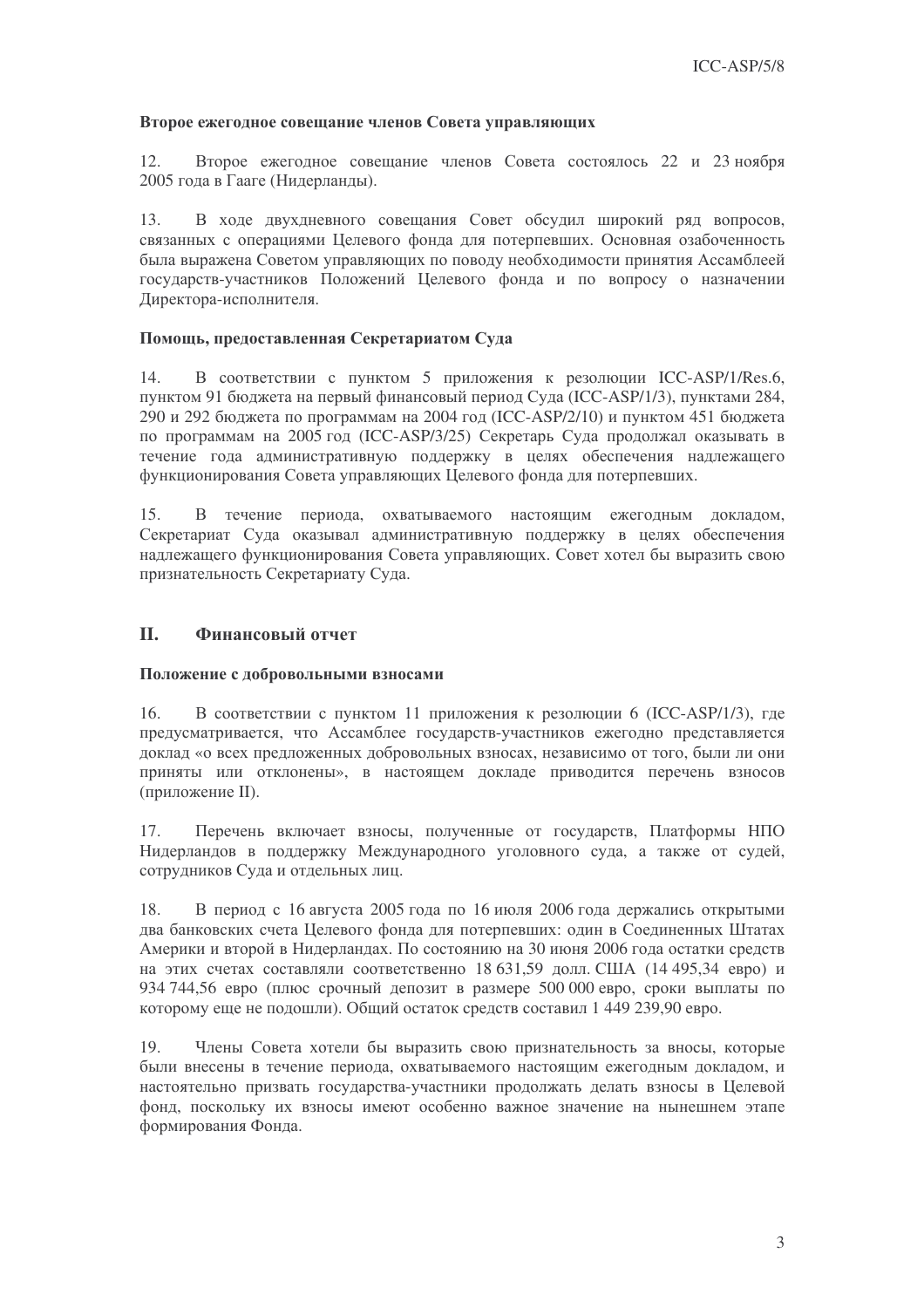### Внешний аудит

В соответствии с резолюцией ICC-ASP/3/Res.7 от 10 сентября 2004 года 20. Председатель Совета назначил Национальное финансово-ревизионное управление (НФРУ) Соединенного Королевства для проведения внешнего аудита за год, закончившийся 31 декабря 2004 года. Это решение было одобрено другими членами на втором ежегодном совещании Совета. Впоследствии, 21 декабря  $2005$  гола Председатель Совета сообщила НФРУ о своем решении поручить ему проведение внешнего аудита за 2004 год.

15 июля 2005 года НФРУ представило Совету управляющих Целевого фонда 21. для потерпевших доклад аудитора, в котором содержались финансовые ведомости Целевого фонда для потерпевших за период, закончившийся 31 декабря 2004 года, и препроводило Совету пять рекомендаций.

22. В ответ на рекомендации НФРУ были приняты нижеследующие меры.

Рекоменлация 1 - Инвестиции Фонла в наличных средствах должны подвергаться периодическому обзору, и необходимо активно регулировать инвестиционные риски. В рамках помощи, которую он оказывает Совету управляющих, Секретариат Суда через свою Бюджетно-финансовую секцию должен активно контролировать инвестирование денежных средств, полученных Целевым фондом для потерпевших, и выносить по мере необходимости рекомендации, включая рекомендации относительно размещения средств на высокодоходных счетах.

Рекомендация 2 - Необходимо разработать конкретный свод финансовых положений для обеспечения функционирования Фонда на четко определенной и утвержденной нормативной основе. Особенность нынешней ситуации заключается в том, что к Целевому фонду для потерпевших применяются Финансовые положения и правила Суда.

Рекомендация 3 - Роли и обязанности в отношении внутреннего контроля и финансового управления должны быть разъяснены в надлежащем образом одобренном своде финансовых правил Фонда. Особенность нынешней ситуации заключается в том, что к Целевому фонду для потерпевших применяются Финансовые положения и правила Суда.

Рекомендация 4 - Совет управляющих должен официально заявить о том, что Фонд нуждается во внешней аудиторской проверке, и официально назначить аудитора. Совет рассмотрел этот вопрос на своем втором ежегодном совещании и просил Председателя сообщить НФРУ о его решении назначить это Управление в качестве Внешнего аудитора Целевого фонда для потерпевших на 2005 и 2006 финансовые годы. Эта информация была передана Председателем 21 декабря 2005 года.

Рекомендация 5 - Фонду следует подготовить подробный план действий для контроля за осуществлением рекомендаций внешних аудиторов. Совет управляющих рассмотрит на своем следующем ежегодном совещании план совершенствования существующих механизмов финансового управления Фондом.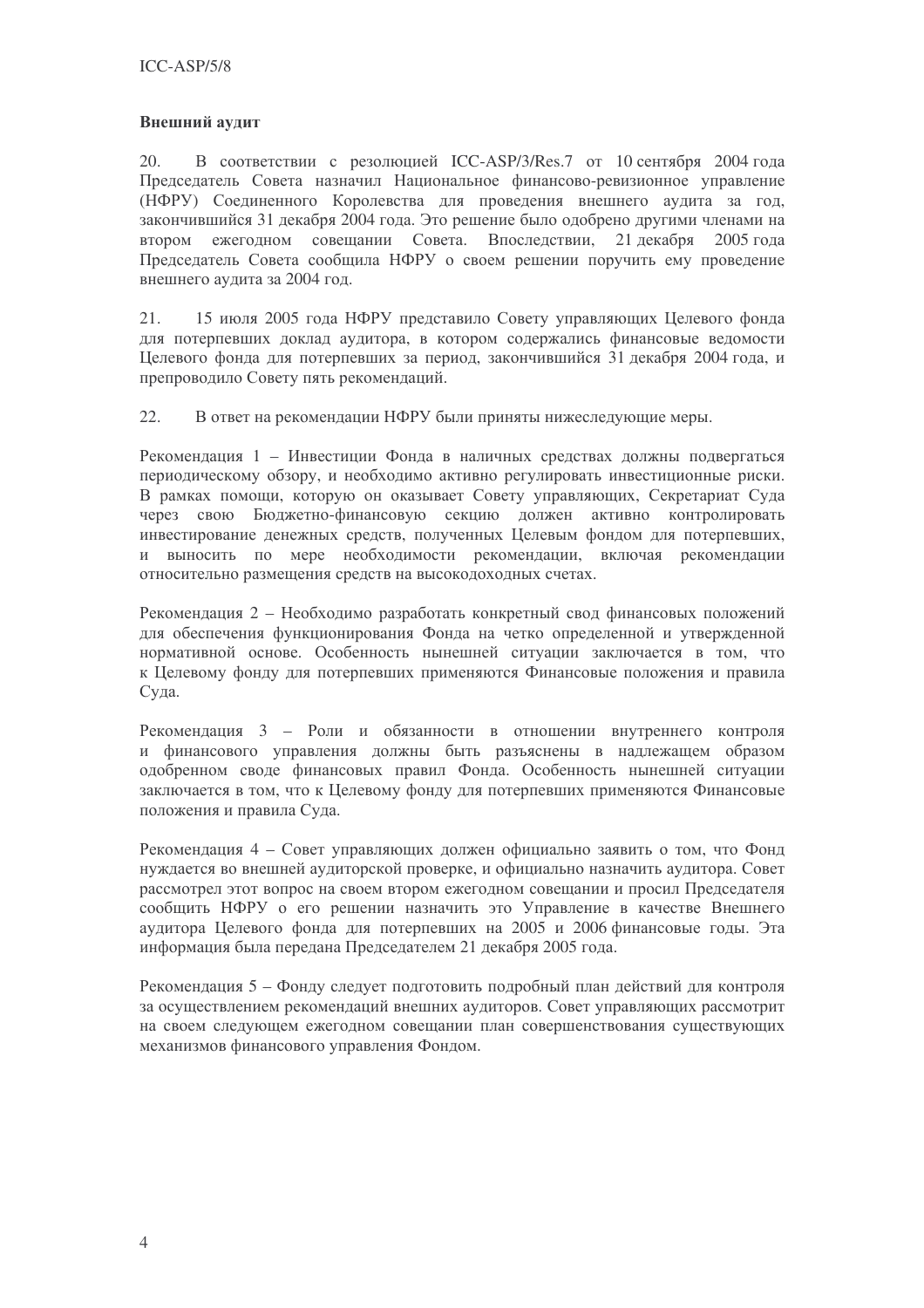#### III. Предлагаемый бюджет на 2007 год

23. Согласно пункту 3 резолюции ICC-ASP/4/Res.3 Совет управляющих подготовил предложения по бюджету на 2007 год для Секретариата Целевого фонда для который был создан согласно резолюции  $ICC-ASP/3/Res.7$ . потерпевших, В соответствии с пунктом 6 приложения к резолюции ICC-ASP/1/Res.6 предлагаемый бюджет ежегодно представляется Ассамблее государств-участников на утверждение и приводится в приложении I к настоящему ежегодному докладу.

#### IV. Должность, оказавшаяся вакантной вследствие ухода бывшего члена Совета управляющих Целевого фонда для потерпевших г-на Ариаса Санчеса

24. Уход в сентябре 2005 года г-на Оскара Ариаса Санчеса с должности члена Совета, который представлял группу латиноамериканских и карибских стран, и отсутствие каких-либо юридических положений, регулирующих уход в отставку или отсутствие одного или нескольких членов Совета управляющих, вынудили членов Совета обратиться к Ассамблее государств-участников с просьбой рассмотреть этот вопрос на ее четвертой сессии.

25. В своей резолюции ICC-ASP/4/Res.5, «желая обеспечить полный членский состав Совета управляющих Целевого фонда для потерпевших», Ассамблея постановила внести в пункт 3 приложения к резолюции ICC-ASP/1/Res.6 от 9 сентября 2002 года поправку, добавив процедуры, которым нужно следовать в случае появления вакансии в членском составе Совета. Согласно новым Положениям «Бюро Ассамблеи государств-участников может определить период выдвижения кандидатур» и выбрать члена для заполнения вакансии на оставшийся срок полномочий предшественника с возможностью переизбираться один раз.

 $26$ 16 мая 2006 года Бюро Ассамблеи государств-участников консенсусом избрало г-на Артура Наполеона Раймонда Робинсона (Тринидад и Тобаго) на вакантную должность в Совете управляющих. Г-н Робинсон в прошлом являлся президентом и премьер-министром Республики Тринидад и Тобаго и на протяжении многих лет активно выступал за создание постоянного международного уголовного суда. Председатель Совета с удовлетворением приветствовала его в составе членов Совета.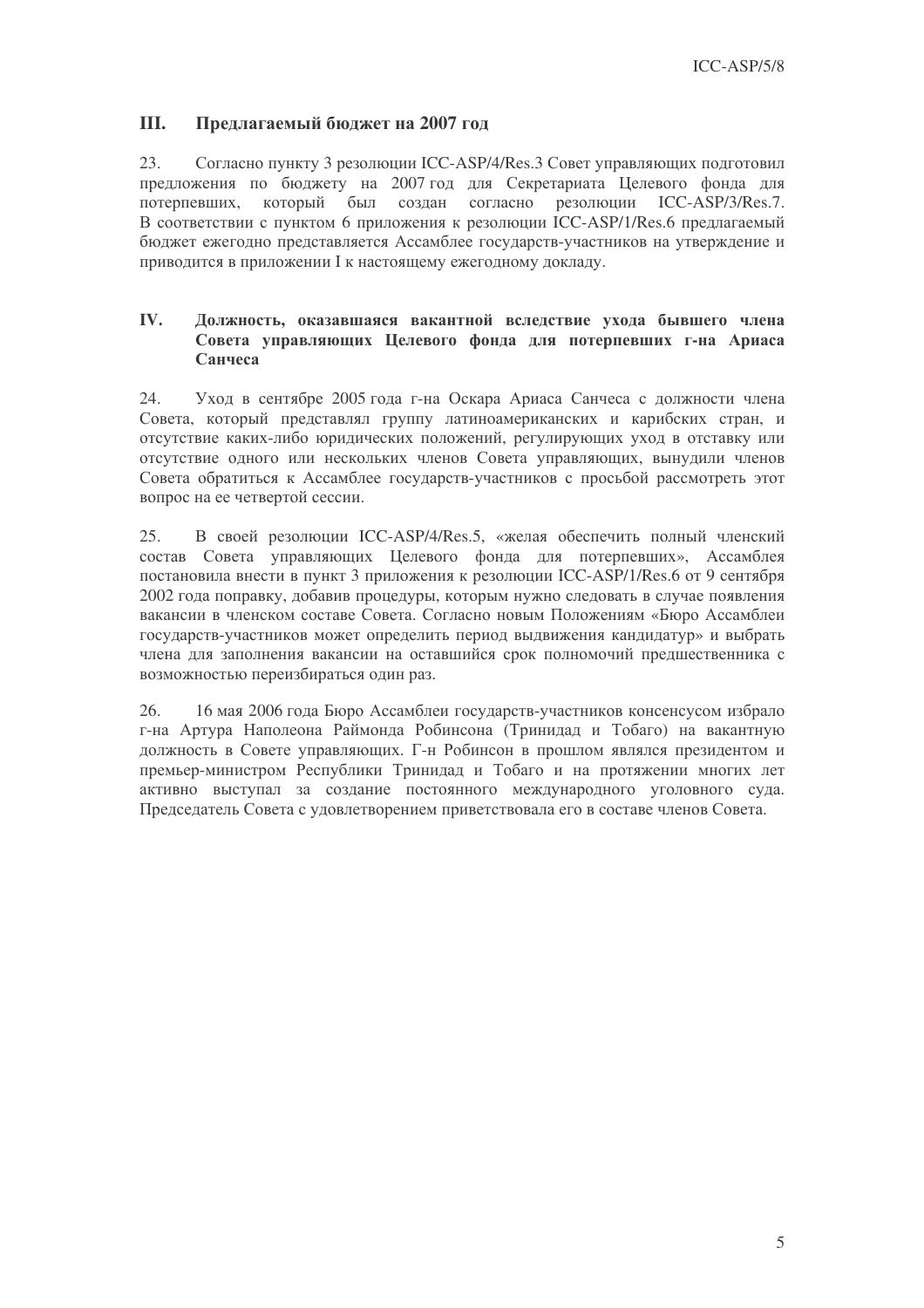# **Приложение I**

## Предлагаемый бюджет Секретариата Целевого фонда для потерпевших на 2007 год

1. Задачи:

- оказание такой помощи, которая необходима для  $\bullet$ надлежащего функционирования Совета управляющих при выполнении им своих задач (пункт 1 резолюции ICC-ASP/3/Res.7);
- расширение возможностей Суда в деле мобилизации добровольных взносов.

| Ожидаемые результаты                                                                    | Показатели деятельности                                                                       |
|-----------------------------------------------------------------------------------------|-----------------------------------------------------------------------------------------------|
| Подготовка и принятие всех<br>рабочих процедур для<br>содействия работе Фонда.          | Утверждение Советом<br>управляющих рабочих процедур,<br>касающихся основных функций<br>Фонда. |
| Осуществление, как это<br>намечено, плана действий по<br>увеличению количества взносов. | Увеличение на 15% количества<br>государств и внешних доноров.                                 |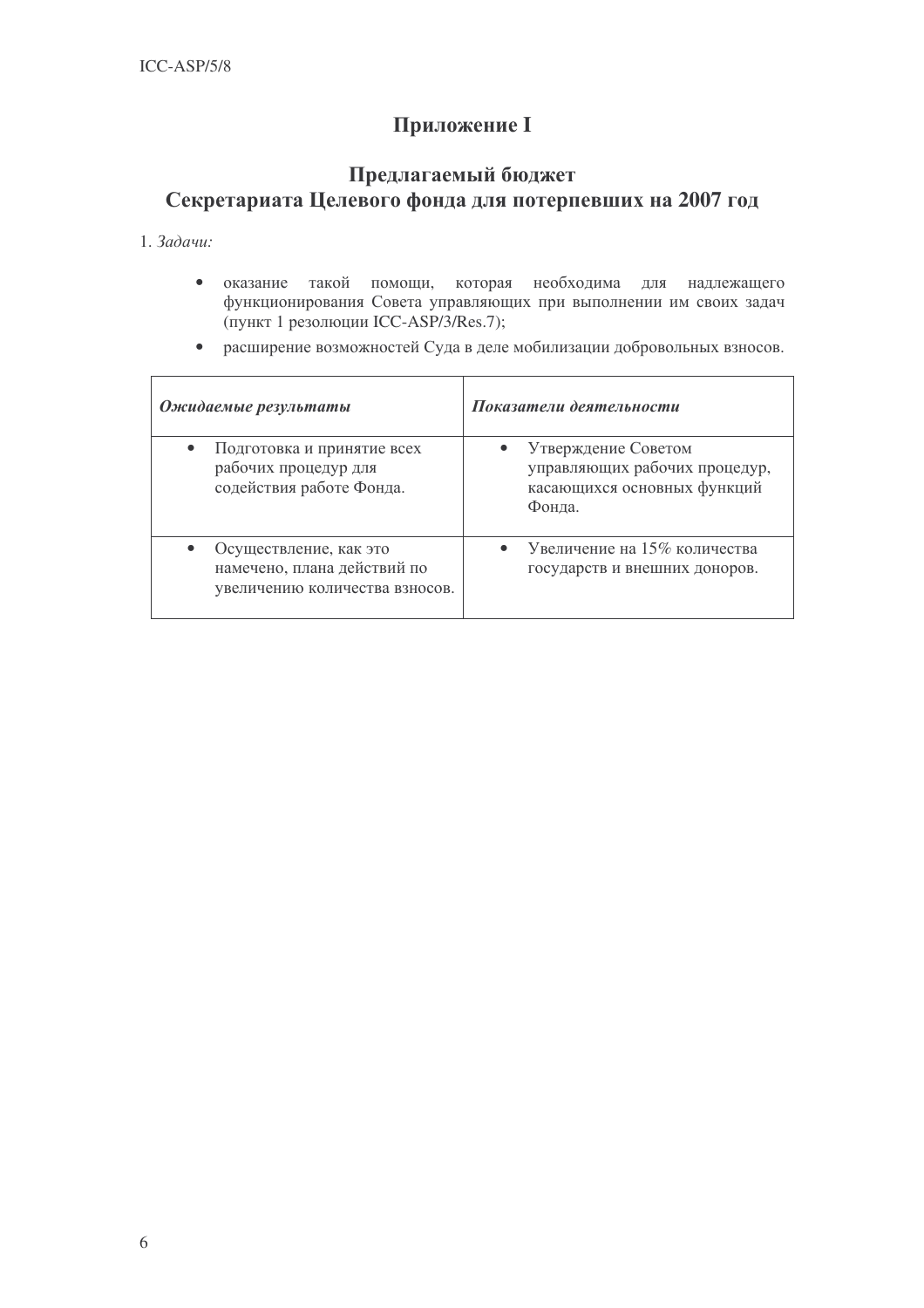#### Программа 3600: Секретариат Целевого фонда для потерпевших

Предлагаемый бюджет Секретариата Целевого фонда для потерпевших

2. В приведенной ниже таблице содержится предлагаемый бюджет на 2007 год:

| Статья                                                              |          | Утвержденный бюджет на 2006 год |       | Предлагаемый бюджет на 2007 год |          |       |  |  |
|---------------------------------------------------------------------|----------|---------------------------------|-------|---------------------------------|----------|-------|--|--|
|                                                                     | Основной | Условный                        | Обший | Основной                        | Условный | Обший |  |  |
| Сотрудники категории<br>специалистов<br>Сотрудники категории общего | 246,1    |                                 | 246,1 | 363,9                           |          | 363,9 |  |  |
| обслуживания                                                        | 84,4     |                                 | 84,4  | 112,6                           |          | 112,6 |  |  |
| Итого по сотрудникам                                                | 330,5    |                                 | 330,5 | 476.5                           |          | 476,5 |  |  |
| Временный персонал общего<br>назначения                             |          |                                 | 0,0   |                                 |          | 0,0   |  |  |
| Итого по другим сотрудникам                                         | 0,0      |                                 | 0,0   | 0,0                             |          | 0,0   |  |  |
| Путевые расходы*                                                    | 49,0     |                                 | 49,0  | 70,0                            |          | 70,0  |  |  |
| Представительские расходы<br>Услуги по контрактам, включая          | 7,0      |                                 | 7,0   | 7,0                             |          | 7,0   |  |  |
| профессиональную подготовку                                         | 90,0     |                                 | 90,0  | 90,0                            |          | 90,0  |  |  |
| Общие оперативные расходы                                           | 83,0     |                                 | 83,0  | 83,0                            |          | 83,0  |  |  |
| Принадлежности и материалы                                          | 10,0     |                                 | 10,0  | 10,0                            |          | 10,0  |  |  |
| Мебель и оборудование                                               |          |                                 | 0,0   |                                 |          | 0,0   |  |  |
| Итого по статьям, не<br>связанным с сотрудниками                    | 239,0    |                                 | 239,0 | 260,0                           |          | 260,0 |  |  |
| Распределенные<br>эксплуатационные расходы                          |          |                                 |       | 20,2                            |          | 20,2  |  |  |
| Всего по программе                                                  | 569,5    |                                 | 569,5 | 756,7                           |          | 756,7 |  |  |

\* На 2006 год Совет управляющих предложил бюджет в размере 70 000 евро для покрытия путевых расходов. На своей четвертой сессии Ассамблея государствучастников приняла решение сократить на 30% бюджет на покрытие путевых расходов Секретариата Суда, и бюджет на покрытие путевых расходов Целевого фонда для потерпевших был соответственно сокращен до 49 000 евро.

Совет Управляющих принял решение оставить без изменений бюджет и штатное расписание Секретариата на 2007 год. Изменения в общем объеме бюджета объясняются разницей в шкале окладов и расхождениями в уровнях окладов между вновь набираемыми и уже работающими сотрудниками.

Предложенный выше выше бюджет на 2007 год илентичен н бюджету, представленному Судом в его предлагаемом бюджете по программам на 2007 год по разделу «Секретариат Целевого фонда для потерпевших».

3. Предлагаемое штатное расписание на 2007 год

| Секретариат<br>Целевого фонда для<br>потерпевших | $3\Gamma C$ | ПГС | Д-2 | Д-1 | $C-5$ | $C-4$ | $C-3$ | $C-2$ | $C-1$ | Итого<br>сотрудников<br>категории<br>спешиалистов | $OO-BP$ | $OO-HP$ | Итого<br>сотрудников<br>категории ОО | Всего<br>сотрудни-<br>KO <sub>6</sub> |
|--------------------------------------------------|-------------|-----|-----|-----|-------|-------|-------|-------|-------|---------------------------------------------------|---------|---------|--------------------------------------|---------------------------------------|
| Базовые должности                                |             |     |     |     |       |       |       |       |       |                                                   |         |         |                                      |                                       |
| Должности,                                       |             |     |     |     |       |       |       |       |       |                                                   |         |         |                                      |                                       |
| связанные с                                      |             |     |     |     |       |       |       |       |       |                                                   |         |         |                                      |                                       |
| ситуациями                                       |             |     |     |     |       |       |       |       |       |                                                   |         |         |                                      |                                       |
| Всего должностей                                 |             |     |     |     |       |       |       |       |       |                                                   |         |         |                                      |                                       |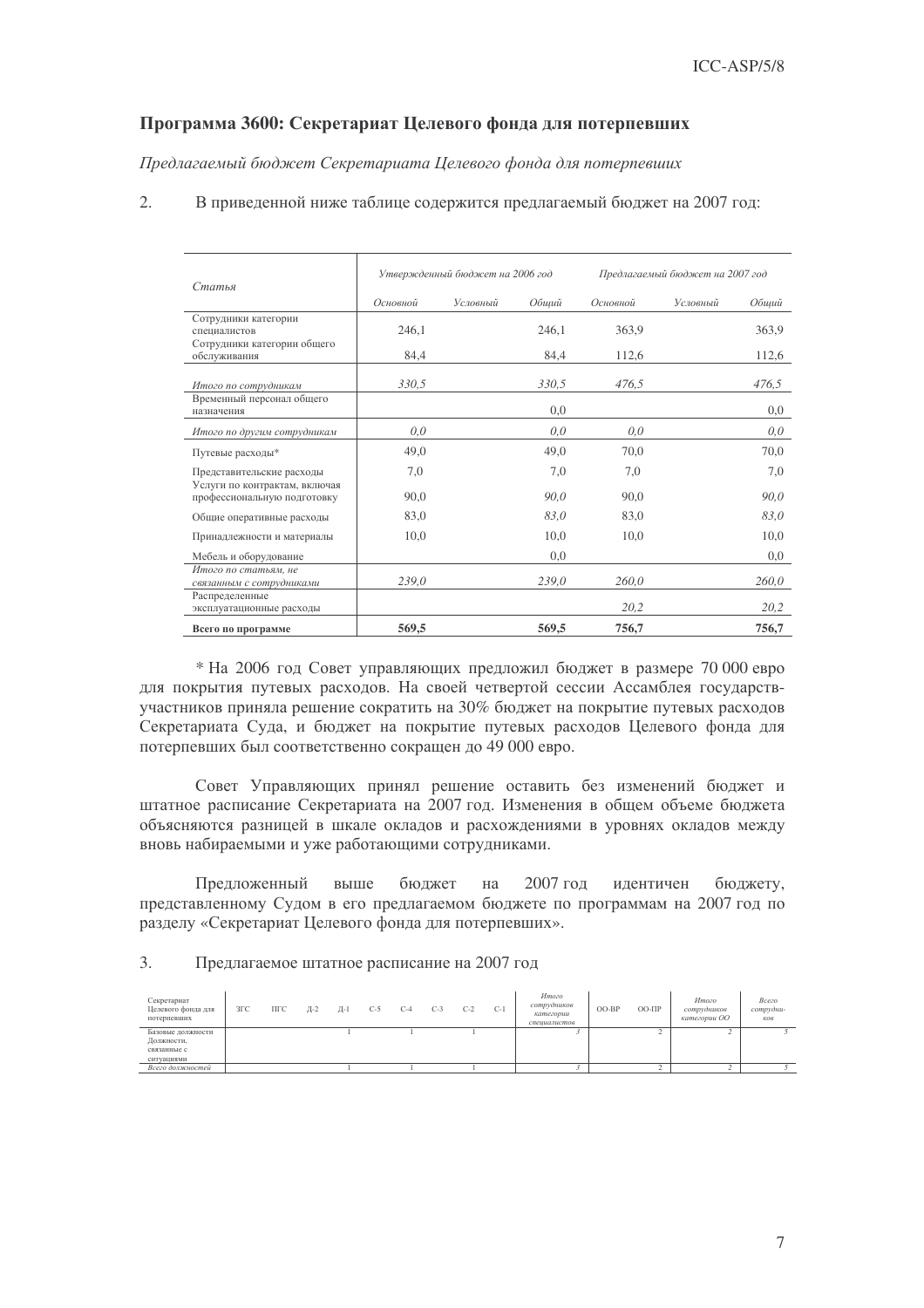### Кадровые потребности

Один директор-исполнитель (Д-1)

Директор-исполнитель Секретариата Целевого фонда для потерпевших будет  $\overline{4}$ . отвечать за планирование, организацию и координацию программы работы и за выполнение первоочередных задач Секретариата, который был создан для оказания такой помощи, которая будет необходима для надлежащего функционирования Совета управляющих при выполнении им своих задач. Целевой фонд для потерпевших был создан во исполнение Римского статута в интересах потерпевших от преступлений, входящих в компетенцию Суда, и их семей. Его работа строится в соответствии с положениями Римского статута, Правилами процедуры и доказывания, резолюциями Ассамблеи государств-участников и положениями Фонда. Директор-исполнитель Секретариата находится в непосредственном подчинении Совета управляющих в том, что касается вопросов, связанных с деятельностью Совета, и действует в консультации с Секретарем Суда в том, что касается административных и правовых вопросов, по которым Секретариат получает поллержку со стороны Секретариата Сула.

Сотрудник, занимающий эту должность, будет отвечать за

обеспечение наивысших стандартов качества и затратоэффективности при осуществлении программ и мероприятий Фонда;

консультирование и оказание помоши Совету управляющих в решении процедурных и основных вопросов во всех областях, связанных с руководством Фондом и надзором за его деятельностью, а также со всей его деятельностью и проектами;

руководство программами и мероприятиями Секретариата и, в частности, запрашивание юридических заключений или консультаций по вопросам, связанным с возмещением или функциями, структурой и мероприятиями Фонда и его Секретариата, представление проектов, замечаний и других сообщений Палатам и представление предложений Совету управляющих в отношении деятельности и проектов Фонда;

обеспечение финансового управления и контроля за всеми аспектами. связанными с Секретариатом и ресурсами Фонда, включая подготовку проекта ежегодного бюджета Секретариата и докладов, которые будут представляться Бюджетно-финансовому комитету, Ассамблее государств-участников и аудитору, и создание механизмов для получения средств и контроля за ними, выплату индивидуальных и коллективных возмещений по распоряжению Суда и контроль за средствами, выделяемыми национальным и международным межправительственным организациям;

решение таких административных вопросов, как набор персонала и руководство им и исполнение бюджета, учетные документы и помещения Секретариата, разработка руководящих принципов и процедур, планирование и организация совещаний Совета управляющих и поддержание связей с Секретарем Суда;

внешние сношения, в частности, с представителями государств и неправительственных международных и национальных организаций  $\overline{M}$ представление Секретариата;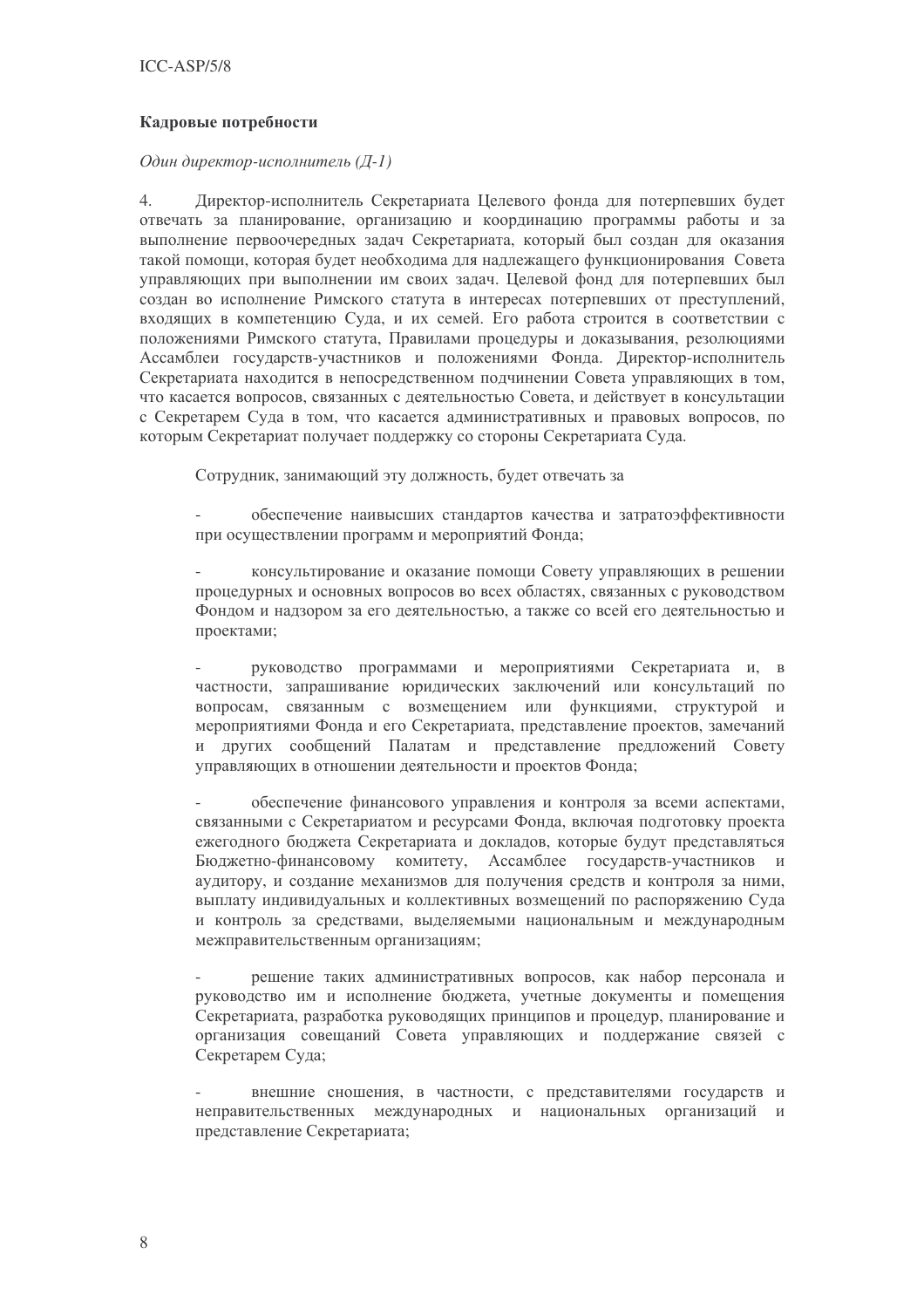подготовку руководящих принципов и/или руководство разработкой и осуществлением мероприятий Фонда в области информации и информационнопропагандистской деятельности;

выполнение, по мере необходимости, других задач.

#### Один сотрудник по мобилизации средств (С-4)

 $5<sub>1</sub>$ Сотрудник по мобилизации средств будет выявлять и реализовывать новые возможности и устанавливать отношения с донорами в целях получения максимального объема средств. Его обязанности включают: определение видов программ/кампаний мобилизации средств и развития, которые предстоит осуществлять; подготовку схем мобилизации средств; консультирование и направление работы групп добровольцев, которые готовы помогать в мобилизации средств; ведение финансирования и предложение идей и эффективных источников учета финансирования. Занимающий эту должность сотрудник будет работать с широким кругом групп, оказывающих поддержку. В своем качестве сотрудника по мобилизации средств он/она будет выполнять следующие обязанности:

выявление и реализация новых возможностей в леле мобилизации средств и поддержания контактов с донорами в целях получения максимального объема средств:

определение видов программ/кампаний по мобилизации средств и развитию, которые предстоит осуществлять;

оказание поддержки Совету в подготовке руководящих принципов и/или в организации разработки и осуществления кампаний целевых фондов в области общественной информации и информационно-пропагандистской деятельности, а также программ окончательного распределения средств;

подготовка схем мобилизации средств, консультирование и организация работы групп добровольцев, которые готовы оказывать помощь в мобилизации средств, и ведение учета финансовых операций и предложение идей и эффективных источников финансирования.

#### Один младший сотрудник по правовым вопросам (С-2)

Эта должность была предусмотрена в бюджете на 2005 год во исполнение 6. рекомендаций, сделанных Ассамблее государств-участников Рабочей группой по Целевому фонду для потерпевших, однако только на полгода. Занимающий эту должность сотрудник будет отвечать за консультирование Совета управляющих по правовым вопросам и проведение детальных исследований по сложным правовым вопросам, связанным с возмешением, и по вопросам, связанным с отношениями между Судом и Целевым фондом, а также по функциям и мероприятиям Фонда, включая получение и расходование средств. С учетом любого решения, принятого Ассамблеей в ноябре 2005 года, для целей проекта бюджета понимается, что в 2006 году это будет полная штатная должность. Под руководством Директора-исполнителя занимающий эту должность сотрудник будет отвечать за выполнение следующих задач:

выполнение распоряжений, связанных с подготовкой проектов контрактов и соглашений, а также других договоренностей с получателями средств и субъектами, включая, в зависимости от обстоятельств, межправительственные, международные или национальные организации;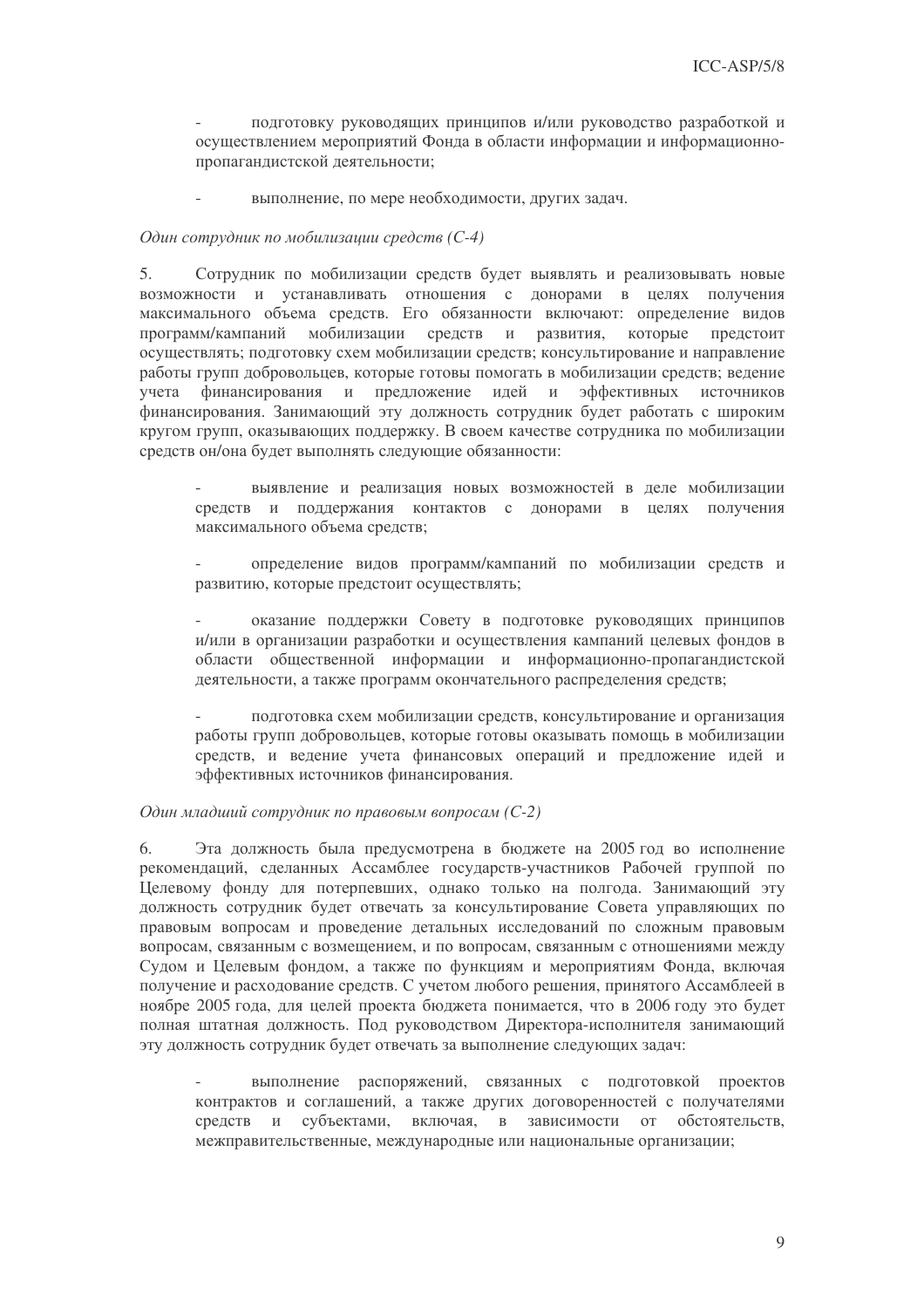оказание Совету поддержки в представлении письменных или устных соображений по распоряжению имуществом или средствами или их выделению в соответствии с правилом 221 Правил процедуры и доказывания;

оказание Совету помощи в выполнении распоряжений Суда об индивидуальном и коллективном возмещении согласно правилу 98 Правил процедуры и доказывания и в использовании других источников в интересах потерпевших согласно положениям статьи 79 Римского статута;

подготовка процедур для организации и облегчения деятельности и осуществления программ Целевого фонда для потерпевших;

оказание поддержки Председателю Совета управляющих путем проведения детальных исследований по сложным правовым вопросам. связанным с выплатой возмещения, отношениями между Фондом и Судом и по вопросам, связанным с функциями, структурой и мероприятиями Целевого фонда:

организация и подготовка общих совещаний, семинаров и рабочих сессий по вопросам, связанным с возмешениями:

установление  $\overline{M}$ поддержание отношений  $\mathbf{c}$ потерпевшими, организациями потерпевших  $\mathbf{M}$  $\Pi$ <sup>O</sup> мере необходимости  $\mathcal{C}$ межправительственными, международными ИЛИ национальными организациями.

#### Один специалист по компьютерным информационным системам (ОО-5)

Эта должность связана с планированием, разработкой, подготовкой,  $7<sub>1</sub>$ эксплуатацией компьютерных информационных осуществлением  $\overline{M}$ систем Секретариата. Занимающий эту должность сотрудник будет отвечать за выполнение следующих задач:

подготовка технико-экономических обоснований. анализ  $\,$  M совершенствование существующих прикладных программ, использование системного программного обеспечения, разработка и написание компьютерных программ и создание баз данных:

обновление и ведение данных организации и обеспечение доступа к ним;

поддержание контактов с Секретариатом Суда, в частности с Секцией по вопросам участия потерпевших и возмещения им ущерба (СУПВ), в отношении данных, собранных с помощью прикладных программ по возмещениям, и оказание оперативной поддержки пользователям и консультирование их по применению наиболее подходящих аппаратных средств и программного обеспечения для выполнения различных задач, которые будут возложены на Секретариат;

проведение учебных занятий и демонстраций для пользователей.

Один помощник по административным вопросам (ОО-5)

8. Под руководством Директора-исполнителя Целевого фонда помощник по административным вопросам будет оказывать Секретариату административную поддержку. Его задачи будут включать следующее: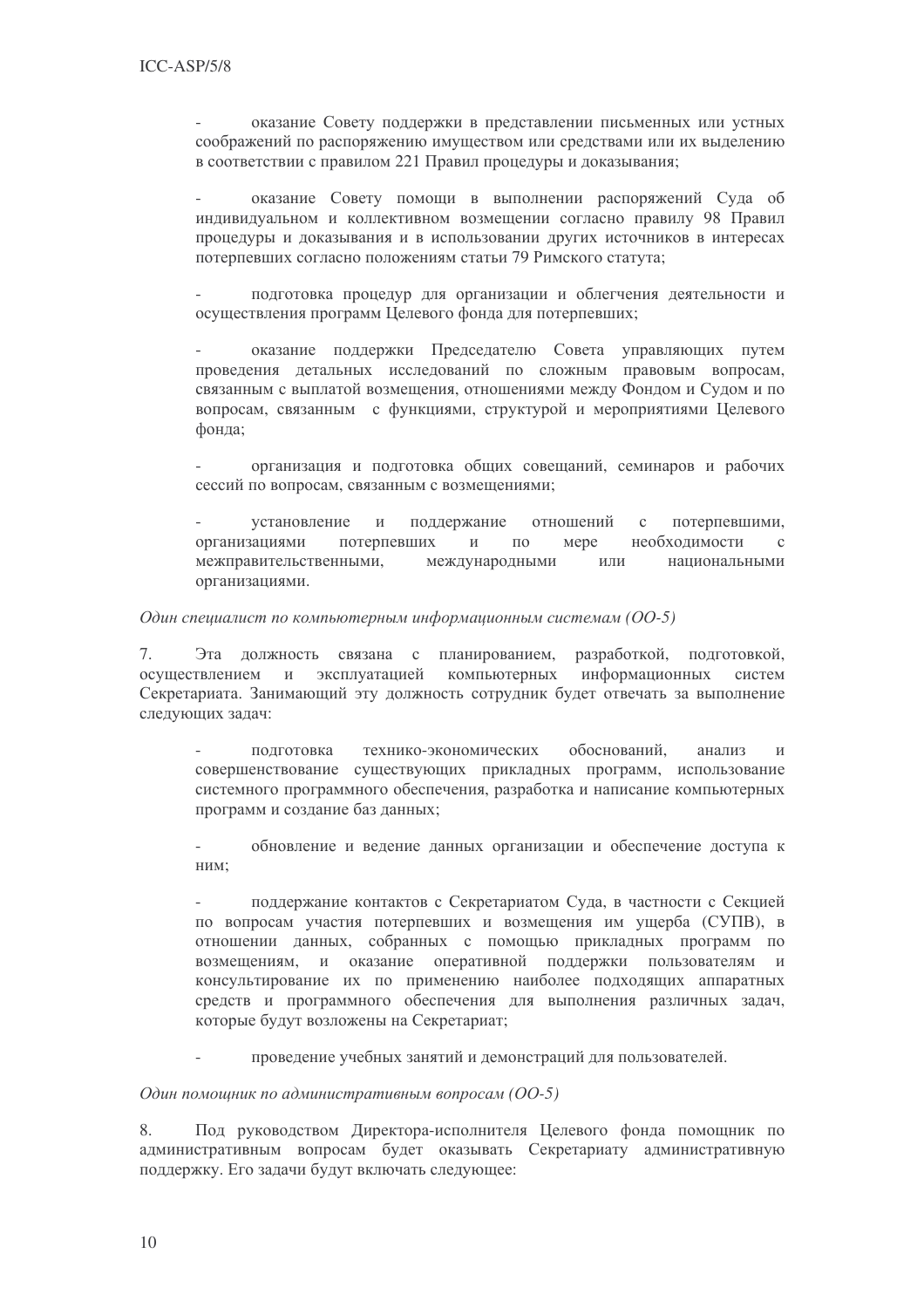отслеживание выделения средств и всех расходов, связанных с Секретариатом, и контроль за ними;

выполнение задач, связанных с административным руководством Секретариатом, в тесном взаимодействии с соответствующими секциями Секретариата Суда;

выполнение работы, связанной с подготовкой бюджетных документов; инструктажей с сотрудниками Секретариата по общим провеление административным вопросам; и проверка корреспонденции документов на предмет их завершенности и точности с точки зрения стиля и грамматики;

координация графика работы Лиректора-исполнителя путем организации совешаний/встреч с должностными лицами в Суде и за его пределами; ведение системы учета рабочих документов; и наблюдение за поступающей корреспонденцией.

#### Расходы, не связанные с сотрудниками

#### Путевые расходы

Статья «Путевые расходы» в бюджете охватывает путевые расходы при 9. поездках бизнес-классом, проживание и расходы в пунктах отправления и прибытия, с тем чтобы пять членов Совета управляющих могли совершать поездки в Гаагу для присутствия на ежегодных совещаниях Совета. В эту статью будут также входить официальные поездки Директора-исполнителя и других сотрудников.

#### Заседания Совета управляющих

Согласно пункту 2 приложения к резолюции 6, принятой на первой сессии  $10.$ Ассамблеи государств-участников (ICC-ASP/1/Res.6), члены Совета выступают в своем личном качестве на основе рго bono. Однако в бюджете по программам на 2005 год Суда было предусмотрено выделение средств для покрытия расходов, связанных с проведением ежегодного совещания Совета управляющих, которое состоялось 22-23 ноября 2005 года.

 $11.$ С созданием Секретариата Целевого фонда для потерпевших в 2007 году рекомендуется вновь предусмотреть в бюджете организацию совещаний Совета, одно из которых должно пройти в Гааге, где Совет управляющих смог бы использовать помещения Суда. Расходы, которые необходимо учитывать в связи с проведением совещания Совета в Гааге, излагаются ниже.

| Полеты «туда-обратно» бизнес-классом      | Приблизительная  |
|-------------------------------------------|------------------|
| (один человек)                            | стоимость в евро |
| Из Азии                                   | 4 0 0 0          |
| Из Африки                                 | 4 0 0 0          |
| Из Латинской Америки/Карибского бассейна  | 4 0 0 0          |
| Из Восточной Европы                       | 1 000            |
| Из Западной Европы                        | 1 0 0 0          |
| Комната для отдыха высокопоставленных лиц |                  |
| в аэропорту                               | 1 300            |
| Расходы в пунктах отправления и прибытия  | 600              |
| Итого                                     | 16 400           |

Переезд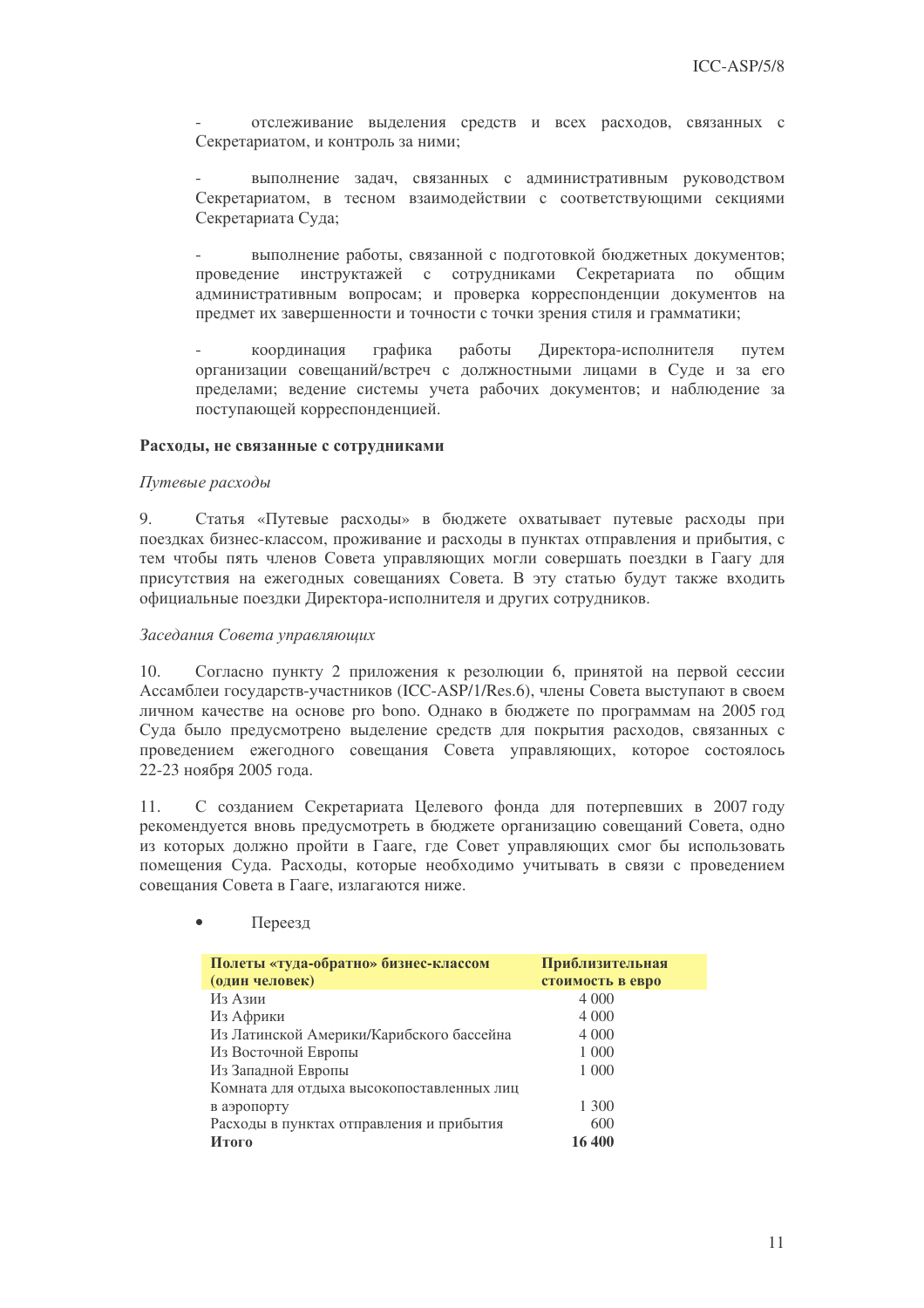- Другие расходы  $\bullet$
- a)

| Проживание                                            | Приблизительная<br>стоимость в евро |
|-------------------------------------------------------|-------------------------------------|
| Гостиница (номер люкс) четыре ночи на пять<br>человек | 6 1 2 0                             |
| Итого                                                 | 6 1 2 0                             |

 $b)$ 

| Услуги по письменному и устному переводу | Приблизительная  |
|------------------------------------------|------------------|
| и стенографированию                      | стоимость в евро |
| Четыре устных переводчика, два дня       | 10 000           |
| Письменный перевод                       |                  |
| Стенографирование                        | 2 200            |
| Итого                                    | 21 200           |

| Представительские расходы               | Приблизительная<br>стоимость в евро |
|-----------------------------------------|-------------------------------------|
| Организация питания в перерывах         | 600                                 |
| Ужин (на 15 человек, один день)         | 1 000                               |
| Обед (на 15 человек, два дня)           | 2 0 0 0                             |
| Итого                                   | 9 0 0 0                             |
|                                         |                                     |
| Всего для одного совещания              |                                     |
| Путевые расходы и расходы в пунктах     |                                     |
| отправления и прибытия                  | 16,400<br>6 1 2 0                   |
| Проживание<br>Устный перевод/письменный | 21 200                              |
| перевод/стенографирование               |                                     |
| Представительские расходы               | 9 0 0 0                             |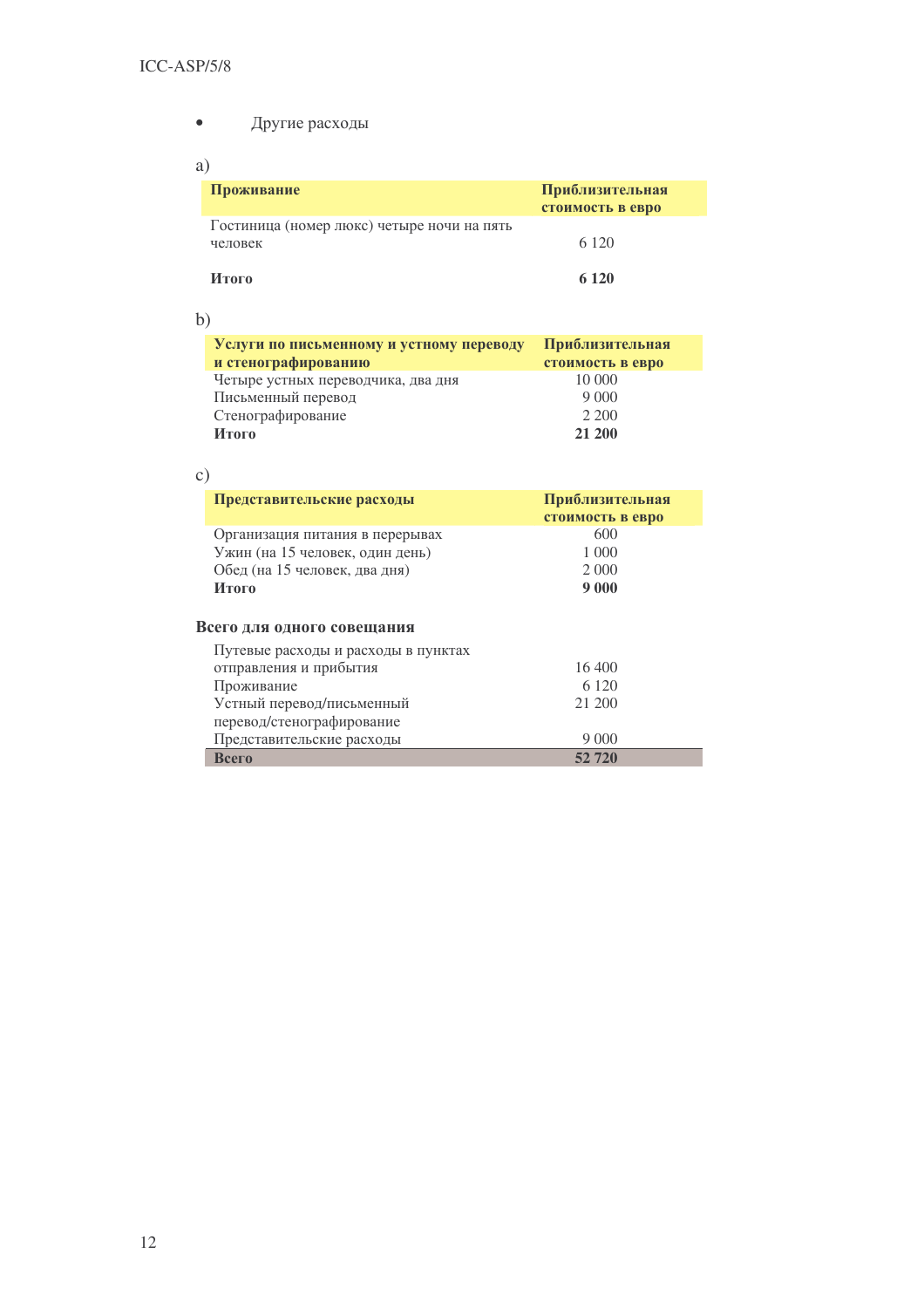# Приложение II

## Перечень полученных добровольных взносов

#### I. Счет в банке «Джей-Пи Морган Чейз»

Целевой фонд для потерпевших МУС Банк «Джей-Пи Морган Чейз» Нью-Йорк (Соединенные Штаты Америки) Номер счета: 400932776 Код банка, присвоенный АБА: 0002 Код Swift: CHASUS33 Номер в системе электронной связи ФРС США: 021000021

Разбивка по счету в банке «Джей-Пи Морган Чейз» за период с 16 августа 2005 года по 30 июня 2006 года:

| Разбивка по банковскому | Всего (в долл. США) |
|-------------------------|---------------------|
| счету                   |                     |
| Остаток                 | 944.66              |
| Итого (в долл. США)     | 18 532,38           |
| Банковские сборы        | 0.00                |
| Проценты (срочные       |                     |
| вклады, по которым      |                     |
| наступил срок выплаты)  | 99.2                |
| Срочные вклады, по      |                     |
| которым еще не наступил |                     |
| срок выплаты            | 0.00                |
| Всего (в долл. США)     | 18 631,59           |

В период с 16 августа 2005 года по 30 июня 2006 года на счет в банке «Джей-Пи Морган Чейз» не было депонировано никаких новых взносов ввиду временного приостановления сбора взносов, организованного НПО «Граждане, выступающие за глобальные решения».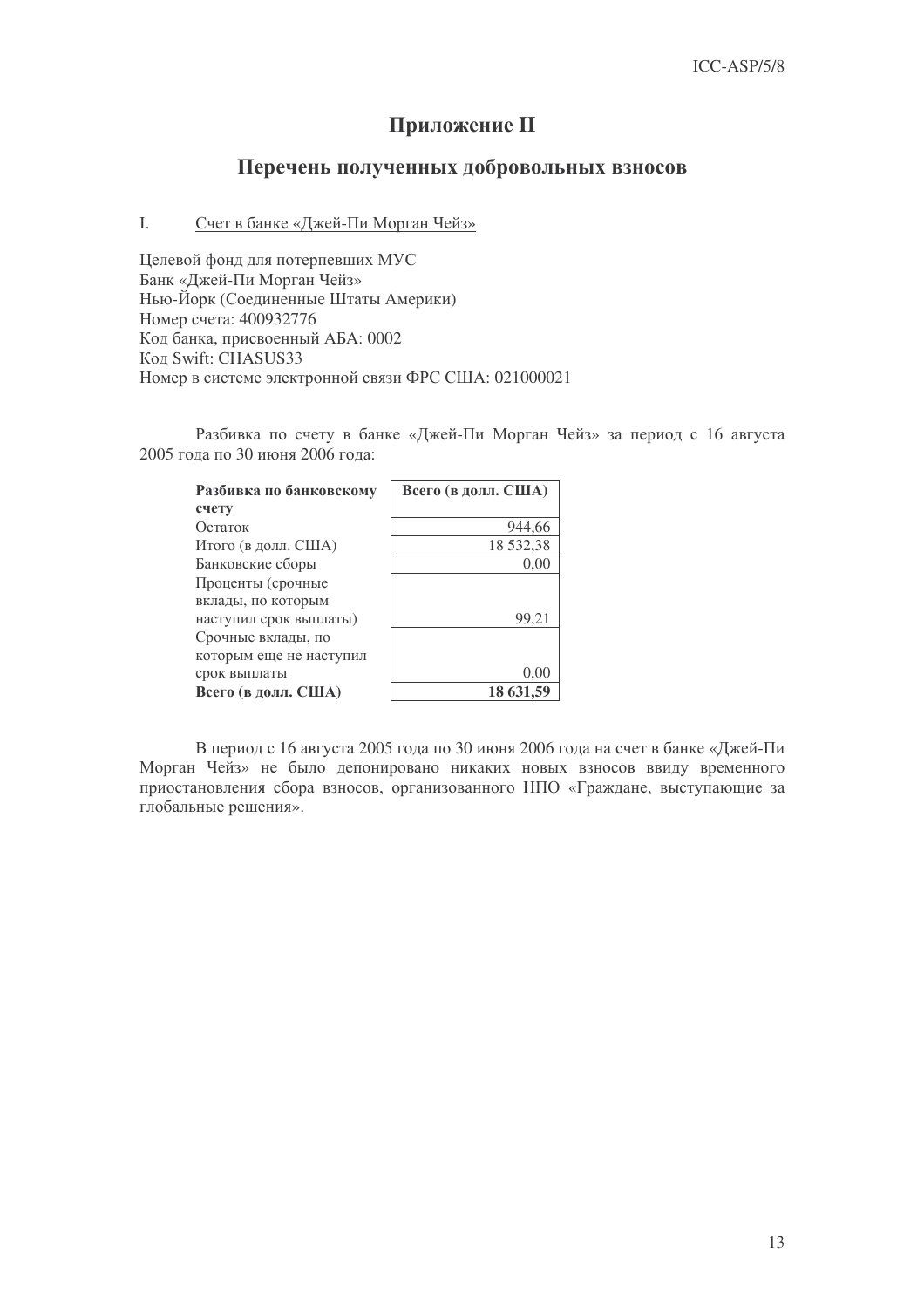## ICC-ASP/5/8

#### II. Счет в банке «Фортис»

Целевой фонд для потерпевших МУС Банк «Фортис» Гаага, Нидерланды Номер счета: 240005201  IBAN: NL39FTSB0240005201 **Koa Swift: FTSBNL2R** 

Взносы, депонированные на счет в банке «Фортис» в евро с 16 августа 2005 года по 30 июня 2006 года.

| Взносы, полученные от<br>частных лиц, с разбивкой по<br>месяцам | Всего (в евро) |
|-----------------------------------------------------------------|----------------|
| Август 2005 года                                                | 708,50         |
| Октябрь 2005 года                                               | 2 403,98       |
| Ноябрь 2005 года                                                | 695,00         |
| Декабрь 2005 года                                               | 682,17         |
| Январь 2006 года                                                | 4 617,37       |
| Февраль 2006 года                                               | 460,00         |
| Март 2006 года                                                  | 2 713,67       |
| Апрель 2006 года                                                | 6 4 1 0 0 0    |
| Июнь 2006 года                                                  | 770,00         |
| Итого взносов, полученных                                       |                |
| от частных лиц                                                  | 19 460,69      |

| Взносы, полученные от<br>государств, с разбивкой по<br>месяцам | Всего (в евро) |
|----------------------------------------------------------------|----------------|
| Август 2005 года                                               | 61 758,90      |
| Октябрь 2005 года                                              | 73 610,00      |
| Ноябрь 2005 года                                               | 250 000,00     |
| Декабрь 2005 года                                              | 251 932,00     |
| Январь 2006 года                                               | 76 156,51      |
| Апрель 2006 года                                               | 20 204,22      |
| Июнь 2006 года                                                 | 50 000,00      |
| Итого взносов, полученных                                      |                |
| от государств                                                  | 783 661,63     |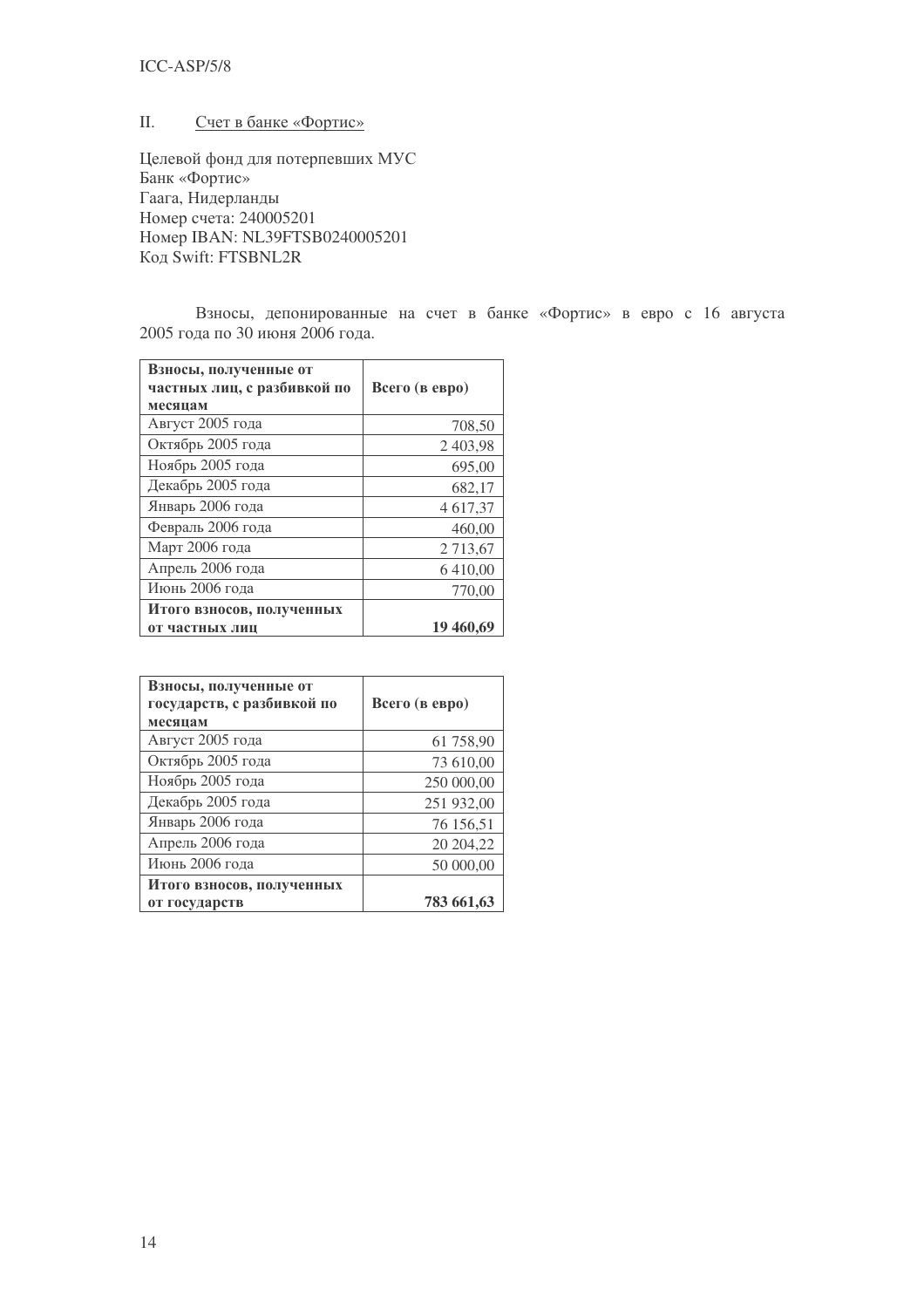|                    |  |  | Разбивка по счету в банке «Фортис» за период с 16 августа 2005 года по |  |  |  |  |
|--------------------|--|--|------------------------------------------------------------------------|--|--|--|--|
| 30 июня 2006 года. |  |  |                                                                        |  |  |  |  |

| Разбивка по банковскому<br>счету | Всего (в евро) |
|----------------------------------|----------------|
| Итого по взносам,                |                |
| полученным от частных лиц        | 19 460,69      |
| Итого по взносам,                |                |
| полученным от государств         | 783 661,63     |
| Проценты (30/06/2006)            | 11 691,52      |
| Минус банковские сборы           | $-33.61$       |
| Итого (евро)                     | 934 744,56     |
| Срочные вклады, по               |                |
| которым еще не наступил          |                |
| срок выплаты                     | 500 000,00     |
| Всего                            | 1 434 744,56   |

д Банк SNS 2,31% м 8 822,90 евро

<sup>&</sup>lt;sup>1</sup> Банк, в котором находится срочный вкла Инвестированная сумма 500 000,00 евро Дата покупки покупки 25 октября 2005 года Дата выпла ты  $27$  июля  $2006$  года Срок 275 дней (9 месяцев) Проценты по вкла Предполагаемая сумма выплат по процента